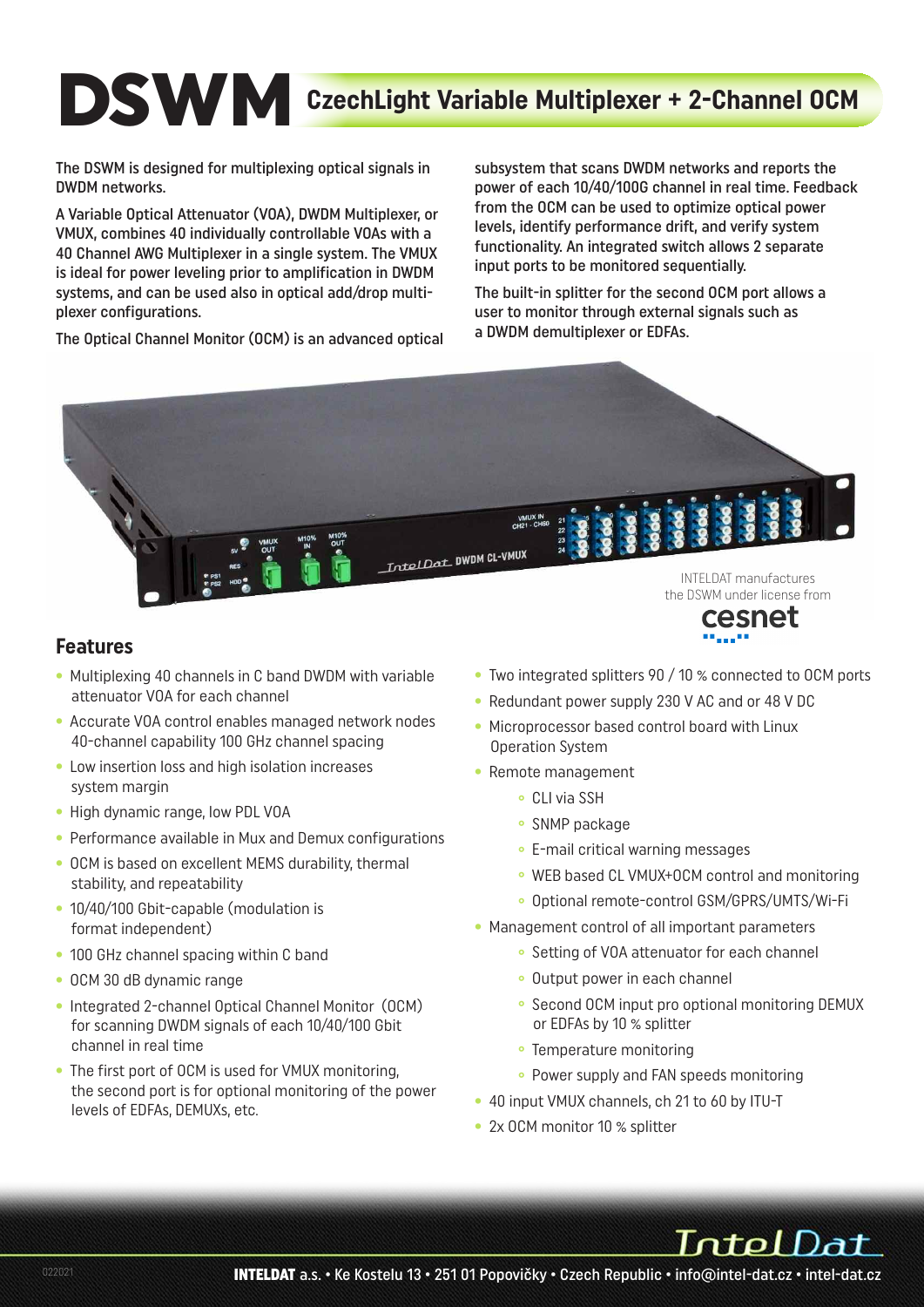# **Specifications**

| <b>Parameters</b>          | <b>Units</b> | <b>Specifications</b>                                                                |
|----------------------------|--------------|--------------------------------------------------------------------------------------|
| Management interfaces      |              | 2x Ethernet 10/100 Mbit RJ45 ports                                                   |
|                            |              | 1 x RS 232 port, 2x USB port                                                         |
| Monitor ports              |              | SC/APC 1% of power output                                                            |
| Power supply               | W            | dual PSU 100 V-230 V AC and or 48 V DC (max 150 W)                                   |
| Dimension                  | mm           | chassis 1U 19", 435 x 415 x 44 (W x D x H)                                           |
|                            | mm           | chassis 1U max $4 \times$ EDFA: $435 \times 460 \times 44$ (W $\times$ D $\times$ H) |
| <b>Working Temperature</b> | °C           | $+5$ to $+60$                                                                        |
| <b>Optical Connectors</b>  |              | SC/APC for inputs/outputs, LC/UPC for VMUX channels                                  |

# **Optical Characteristic of VMUX**

|                                                                                 |              | <b>Specifications</b> |             |             |  |  |
|---------------------------------------------------------------------------------|--------------|-----------------------|-------------|-------------|--|--|
| <b>Parameters</b>                                                               | <b>Units</b> | <b>Min</b>            | <b>Type</b> | <b>Max</b>  |  |  |
| Signal Wavelength (40 channels,<br>$ch 21 - 60$                                 | <b>THz</b>   | 192.100               |             | 196.000     |  |  |
| <b>Center Wavelength Accuracy</b><br>(3dB passband)                             | nm           | $-0.06$               |             | 0.06        |  |  |
| 0.5dB Passband Width (25 GHz)                                                   | nm           | 0.20                  |             |             |  |  |
| 1.0dB Passband Width (50 GHz)                                                   | nm           | 0.40                  |             |             |  |  |
| 3.0dB Passband Width (75 GHz)                                                   | nm           | 0.6                   |             |             |  |  |
| Insertion Loss (Including both VOA<br>and MUXat 0dB attenuation)                | dB           |                       |             | 6.5         |  |  |
| Uniformity (VOA at OdB attenuation)                                             | dB           |                       |             | 1.5         |  |  |
| Ripple (VOA at 0 dB attenuation)                                                | dB           |                       |             | 0.75        |  |  |
| <b>Return Loss</b>                                                              | dB           | 40                    |             |             |  |  |
| <b>Attenuation Range</b>                                                        | dB           |                       |             | 15          |  |  |
| Attenuation resolution                                                          | dB           | 0.1                   |             |             |  |  |
| Attenuation Accuracy (VOA 0 - 10 dB)                                            | dB           |                       |             | 0.5         |  |  |
| Attenuation Accuracy (VOA 0 - 10 dB)                                            | dB           |                       |             | 1.2         |  |  |
| Polarization Dependent Loss (PDL)(VOA<br>$0 - 5$ dB, $5 - 10$ dB, $10 - 15$ dB) | dB           |                       |             | 0.7/0.9/1.4 |  |  |
| Adjacent Channel Isolation(VOA at<br>0dB attenuation)                           | dB           | 25                    |             |             |  |  |
| Total Channel Isolation(VOA at<br>dB attenuation)                               | dB           | 22                    |             |             |  |  |
| Chromatic Dispersion (CD)                                                       | ps/nm        | $-20$                 |             | 20          |  |  |
| Polarization Mode Dispersion (PMD)                                              | ps           |                       |             | 0.5         |  |  |
| Maximum Optical Power                                                           | dBm          |                       |             | 24          |  |  |

IntelDat